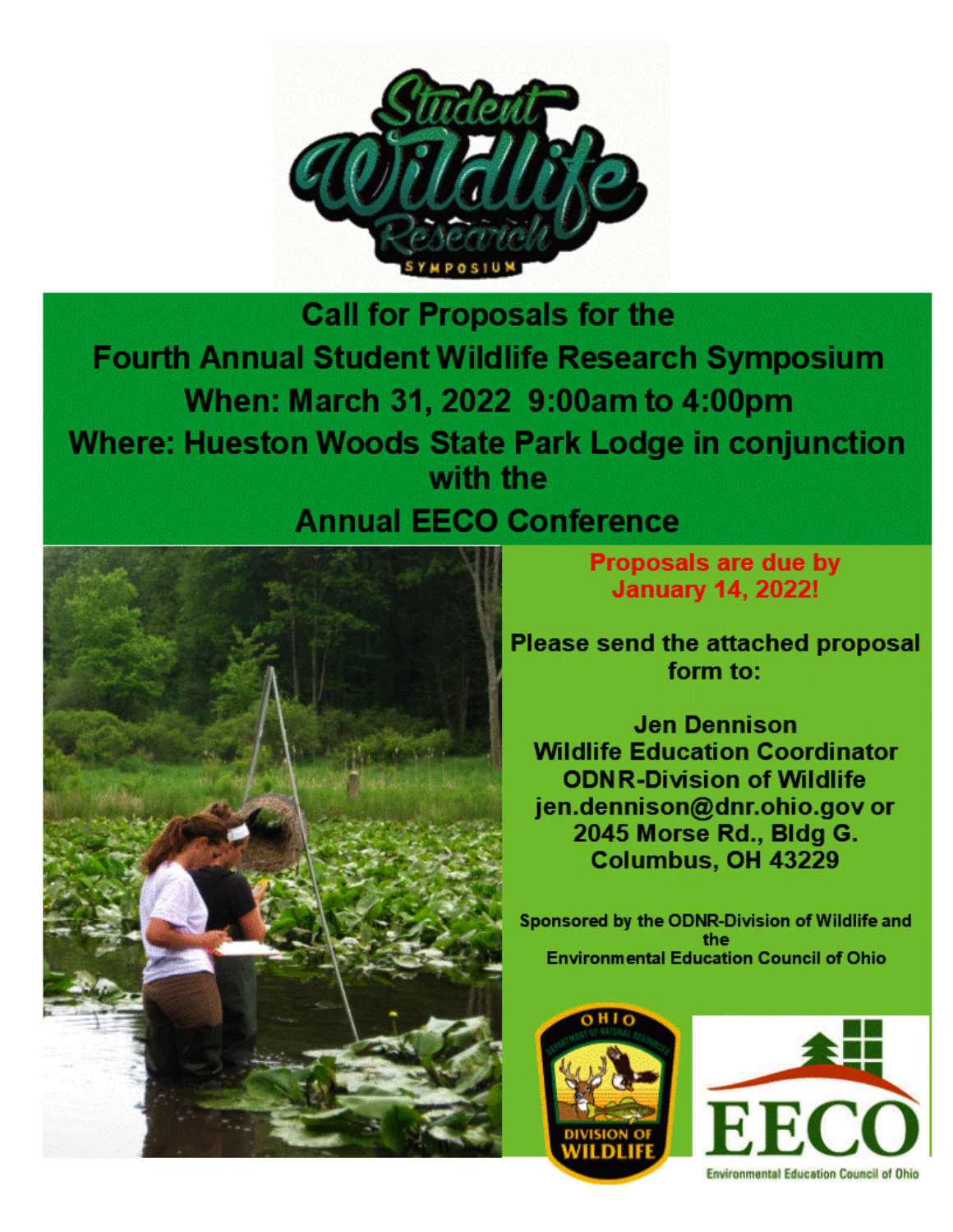Are you a teacher currently conducting research related to wildlife and/or wildlife habitats with middle and/or high school students?

Are you a middle or high school student involved in wildlife-related research?

Would you be interested in presenting your research to an audience of fellow student researchers, biologists, and wildlife management agencies?

# Then we want you!

The 4th Annual Ohio Student Wildlife Research Symposium is a place to present your research in a professional and supportive environment. You can choose to present as a paper session or a poster session. Paper sessions are 25 minute sessions in front of an audience. Poster sessions are in a group with other poster presenters.

Please send your contact information and questions to:

Jen Dennison, Wildlife Education Coordinator, ODNR-Division of Wildlife.

# jen.dennison@dnr.ohio.gov or 1-800-WILDLIFE.

We know there are a lot of great research projects out there and we want to hear more about them. We hope to see you there!

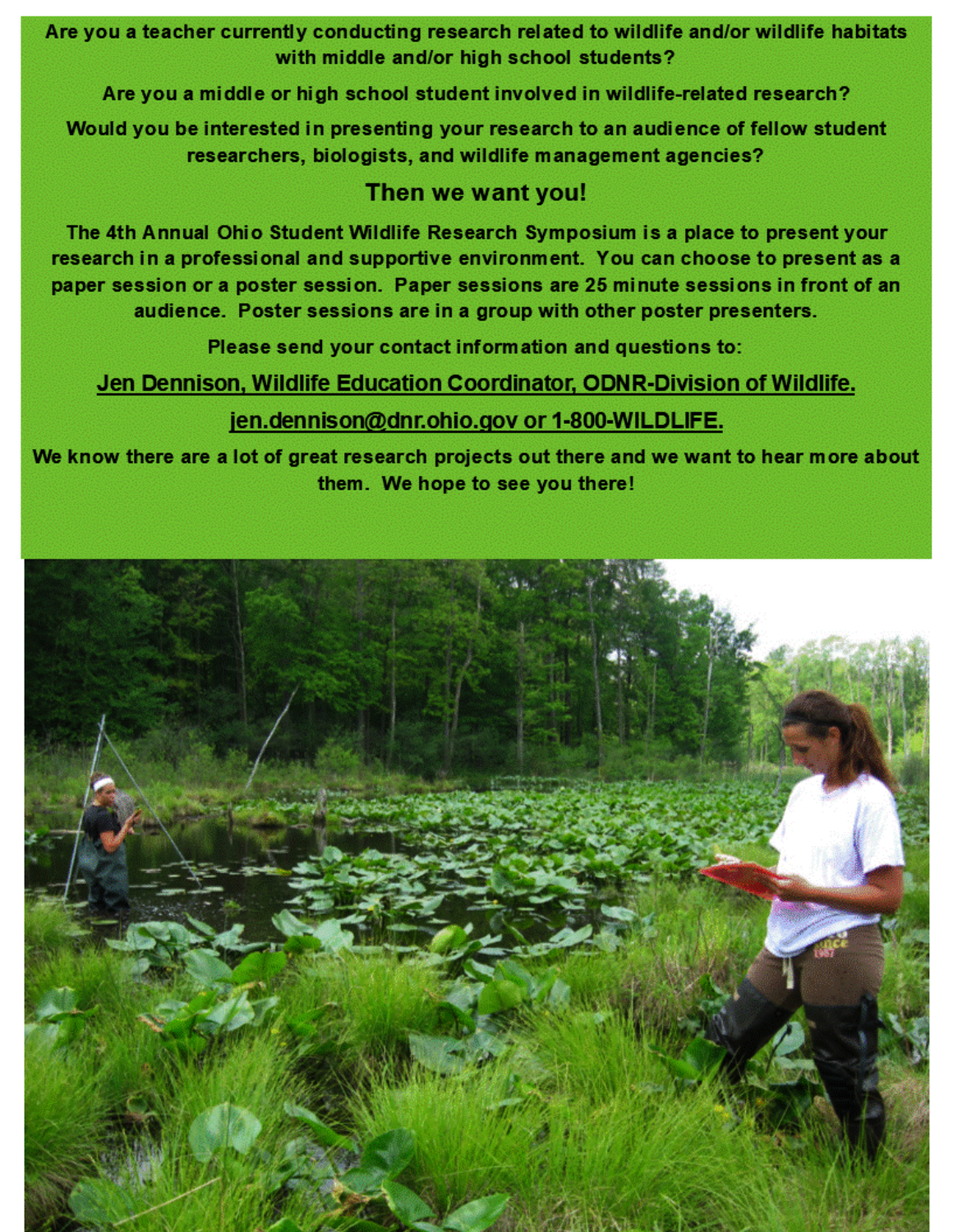**Fourth Annual Student Wildlife Research Symposium March 31, 2022-Hueston Woods State Park Lodge**

## **Call for Proposals**



Deadline is Jan 14, 2022. Email completed form to[: jen.dennison@dnr.ohio.gov](mailto:jen.dennison@dnr.ohio.gov) (electronic copies preferred) or mail to:

**ODNR--Division of Wildlife**

**Re: 2018 SWRS-Atten: Jen Dennison, Symposium Coordinator 2045 Morse Rd. Bldg. G.**

**Columbus, Ohio 43229**

Questions? Contact Jen Dennison-614-265-6316, or 1-800-WILDLIFE



| <b>Student Information</b>                                                                                                                                                                                                                                               |                                                                                                                                         |
|--------------------------------------------------------------------------------------------------------------------------------------------------------------------------------------------------------------------------------------------------------------------------|-----------------------------------------------------------------------------------------------------------------------------------------|
| <b>Student Name</b>                                                                                                                                                                                                                                                      |                                                                                                                                         |
| <b>School</b>                                                                                                                                                                                                                                                            |                                                                                                                                         |
| <b>Address</b>                                                                                                                                                                                                                                                           |                                                                                                                                         |
|                                                                                                                                                                                                                                                                          |                                                                                                                                         |
| Email                                                                                                                                                                                                                                                                    |                                                                                                                                         |
| Phone                                                                                                                                                                                                                                                                    |                                                                                                                                         |
| <b>Teacher/Parent/Guardian Information</b>                                                                                                                                                                                                                               |                                                                                                                                         |
| <b>Name and Title</b>                                                                                                                                                                                                                                                    |                                                                                                                                         |
| <b>Email/Phone</b>                                                                                                                                                                                                                                                       |                                                                                                                                         |
| Organization                                                                                                                                                                                                                                                             |                                                                                                                                         |
| <b>Proposal Information</b>                                                                                                                                                                                                                                              |                                                                                                                                         |
| <b>Title of Paper/Poster</b><br>For Conference Brochure (12 words<br>or less)                                                                                                                                                                                            |                                                                                                                                         |
| <b>Type of Presentation</b>                                                                                                                                                                                                                                              | $\boldsymbol{\Theta}$<br>Paper Presentation (20 mins, with 5 mins for questions)                                                        |
| (Check or highlight one)                                                                                                                                                                                                                                                 | Poster                                                                                                                                  |
| <b>Summary of Presentation</b><br>for Conference Brochure<br>(Please limit description to 50 words)                                                                                                                                                                      |                                                                                                                                         |
| <b>Abstract</b><br>A description of your<br>presentation/poster including<br>statement of objectives, a brief<br>description of research methods,<br>results, and conclusions. This can be<br>attached on a separate sheet.<br>(200 words or less)<br>Paper/Poster Topic | Wildlife Science                                                                                                                        |
| (Check or highlight all that apply)                                                                                                                                                                                                                                      | Wildlife Management<br><b>Wildlife Conservation</b><br><b>Wildlife Education</b><br>Human Dimensions and Wildlife Interactions<br>Other |